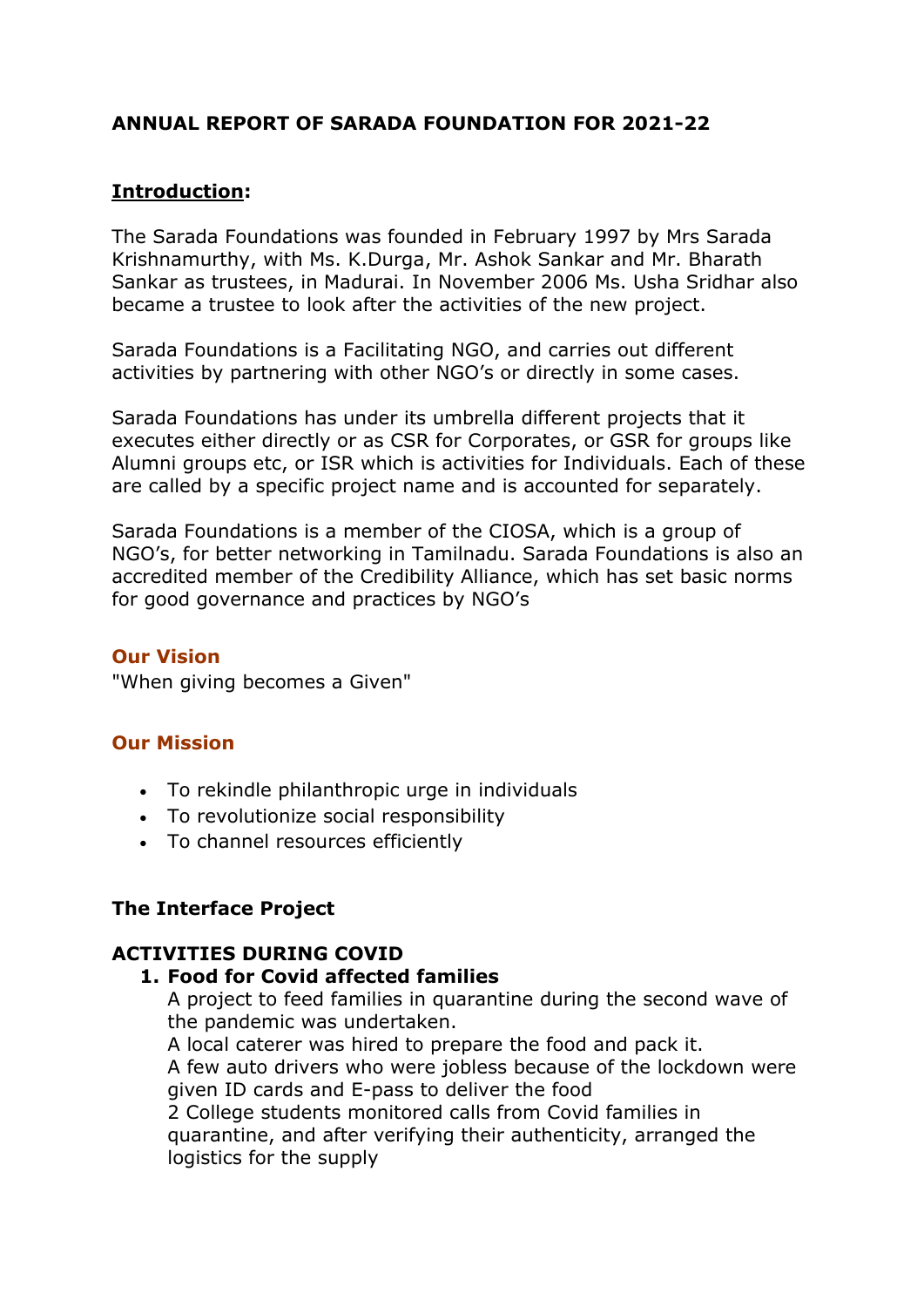This went on for 45 days for over 100 families, including elders, were served meals

# **2. Wings to Emerge -After Covid**

The project was started in June 2021. Lists of beneficiary families who had lost their breadwinners to Covid was obtained from Frontline workers and the Corporation. The volunteer group - Coviduthalai helped on the field.

25 families have been helped - Nursing, Beautician Course, Business, Skill development, Chef training, Work from Home projects, Groceries, Jobs and education fees were all part of the help that was offered.

The project was covered on social media, print and television

## **Other projects**

About 10 lakhs came in through the FCRA account from 2 main donors. This was intended for

- 1. Infrastructure for old age homes
- 2. Facilities for an Orphanage
- 3. Programs at a Mentally challenged vocational training institute and Burns victims

# **SHCP Alumni Project**

The Sacred Heart School, Church Park Alumni Fund, is an initiative of the Alumnus of this famous school in Chennai.

The alumnus has first initiated, a program to look after the welfare of the retired teachers, of the school who have influenced and contributed in no small measure to what each of them have achieved in their lives. To give back in their small way, they have started, a medicare plan, that would stand the teachers in good stead as they age.

This project was continued through the year, though there a few beneficiaries who passed away

A second round of funding of 11.5 lakhs was collected as the first round of funds were exhausted. This would be able to help the fund for another two years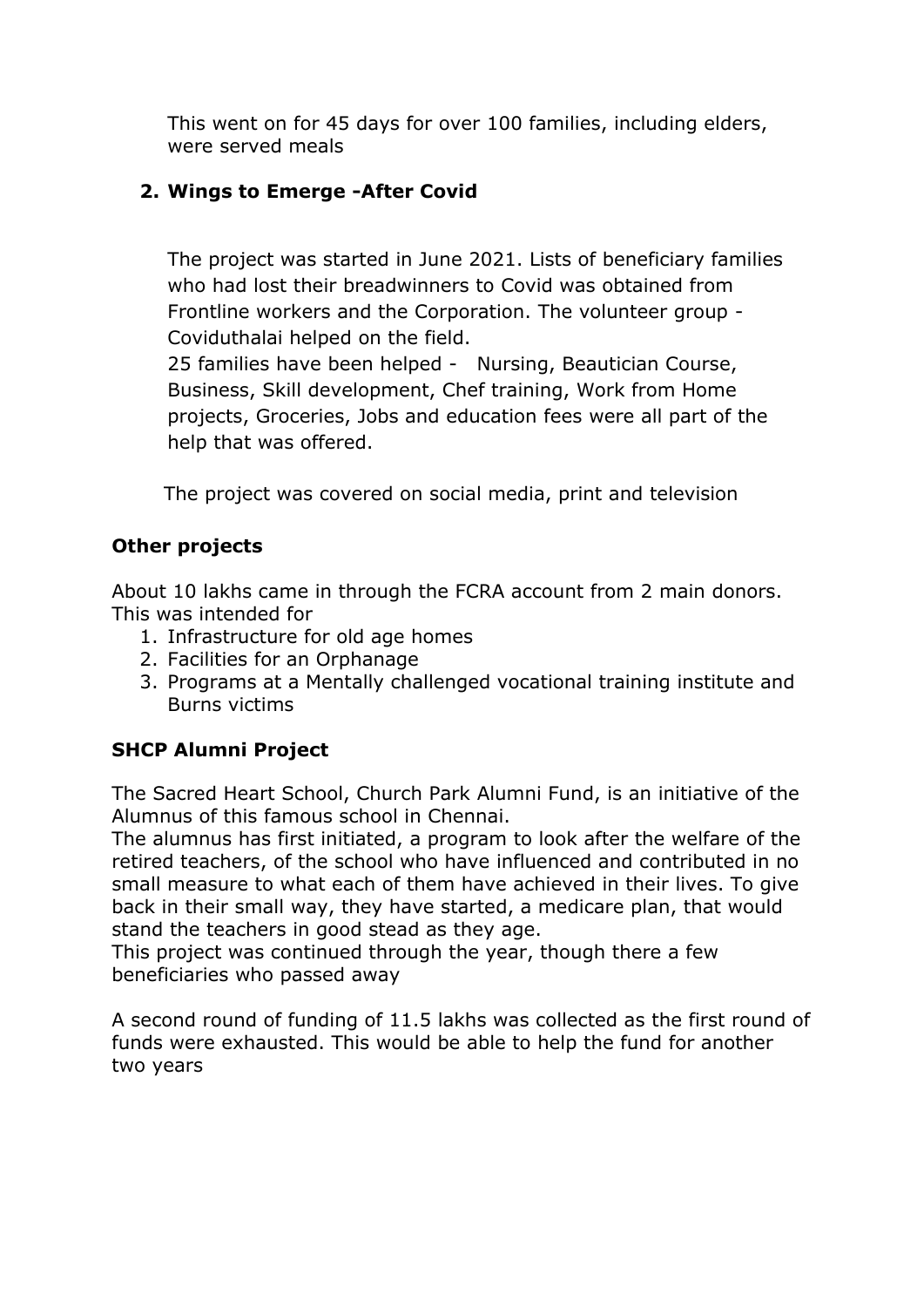### **COMPLIANCES**

 1.The validity of the registration certificates issued under the FCRA, 2010 expiring between 29/09/2020 and 31/12/2021, has been extended up to 31/12/2026.

2.The 80G certification has also been received

3.CSR Certification from Ministry of Corporate affairs to receive CSR funds

**Organizational Profile**

**Legal Status** : Registered Trust

**Registration No**: 462/4 of 1997

**Income Tax Exemption** (Under Section 80G): 464/1/1997-98 valid from 01/04/2008

**FCRA Number**: 075940525 – Nature- Education,Economic,Social

**Permanent Account Number**: AACTS3156K

#### **Registered Office Address:**

Sarada Foundations 5 Jawaharlal Road,Chokkiulam Madurai 625002

#### **Auditors:**

Manohar,Chowdhury & Associates Myna Teppakulam Madurai 625001

#### **Bankers :**

HDFC Bank R.A.Puram Chennai 600028

### **Activity:**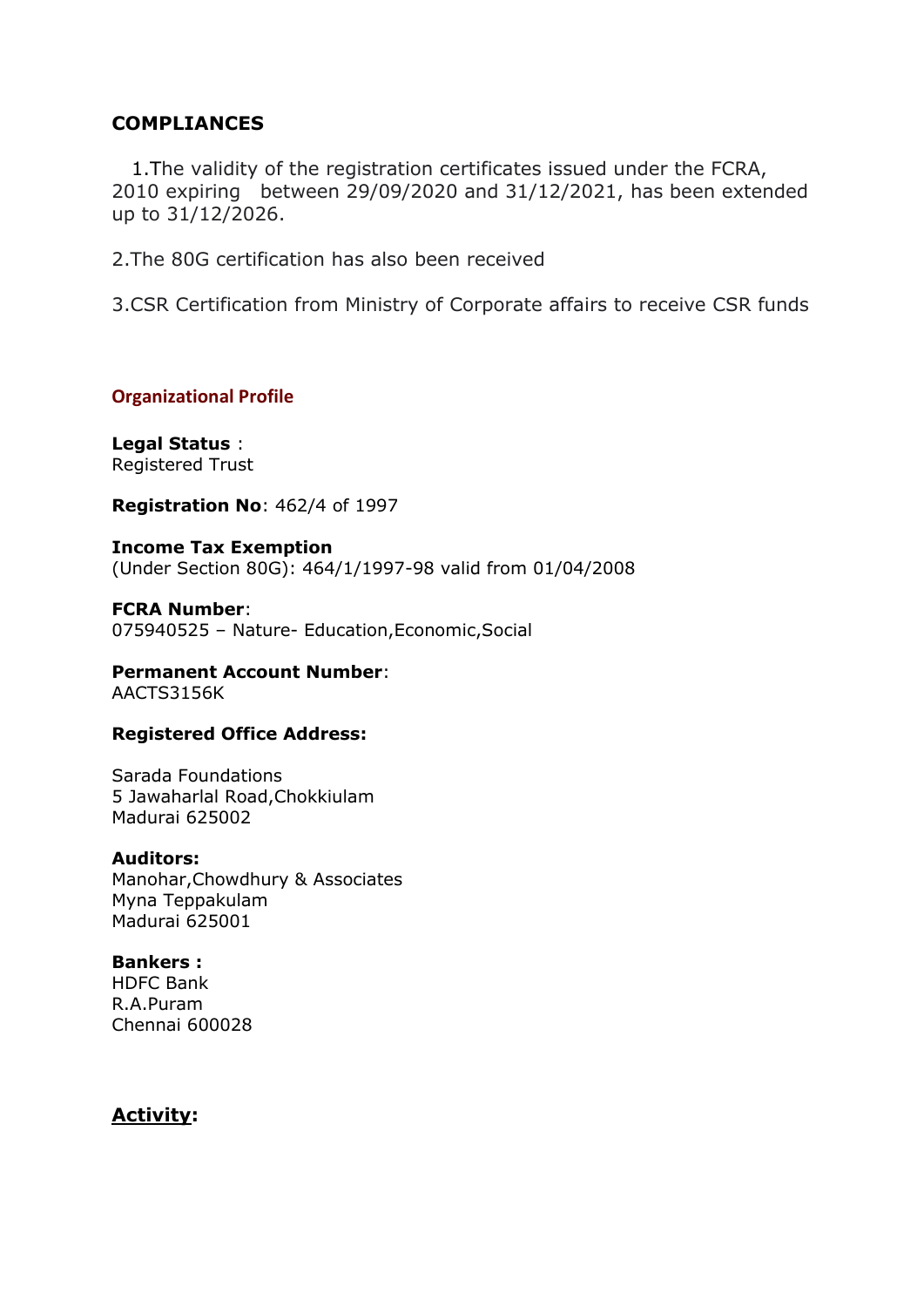**The Interface** was conceived in August 2006, took shape in November 2006 and has since been operational.

There have been many individual Donors who have over the years contributed to their own activities as charity .We have helped them by disbursing their money to the right NGO partners, who have carried out the activity and given back reports on the activity.

1.As part of GSR donors from UK who have raised funds for giving in a big way are very happy with the way The Interface has handled their charity. They have been coming back year after year to The Interface, to disburse their charity in India. They conduct special events to raise money and send the money they raise, through FCRA for education of children, and professional education of students.They also support the Government Juvenile Home for girls,Chennai in a big way.

2. A project to give an ambulance to an Old age home was taken up. A donor was identified .A basic van was purchased and modified to make it an ambulance.

The inmates of the age old home have found this facility very convenient to be transported within minutes to a hospital for all medical care

3. A lot of students have benefitted from the fees they have received as donation to continue their education.

4. In the cyclone calamity that occurred in October in Tamilnadu, a lot of people were left homeless. Some donations were received for tarpaulins to give them a roof.

The **Smrutha Dhvani** project, had a fundraiser for the 9th year .They have picked to retiring musical accompanying artists for a pension fund, taking the total tally of such artists support to 15.

The **SHCP Alumni Fund project,** continued to receive donations from the alumni. The pensions were disbursed to the retired teachers

## **Trustees**

The trustees of Sarada Foundations at present are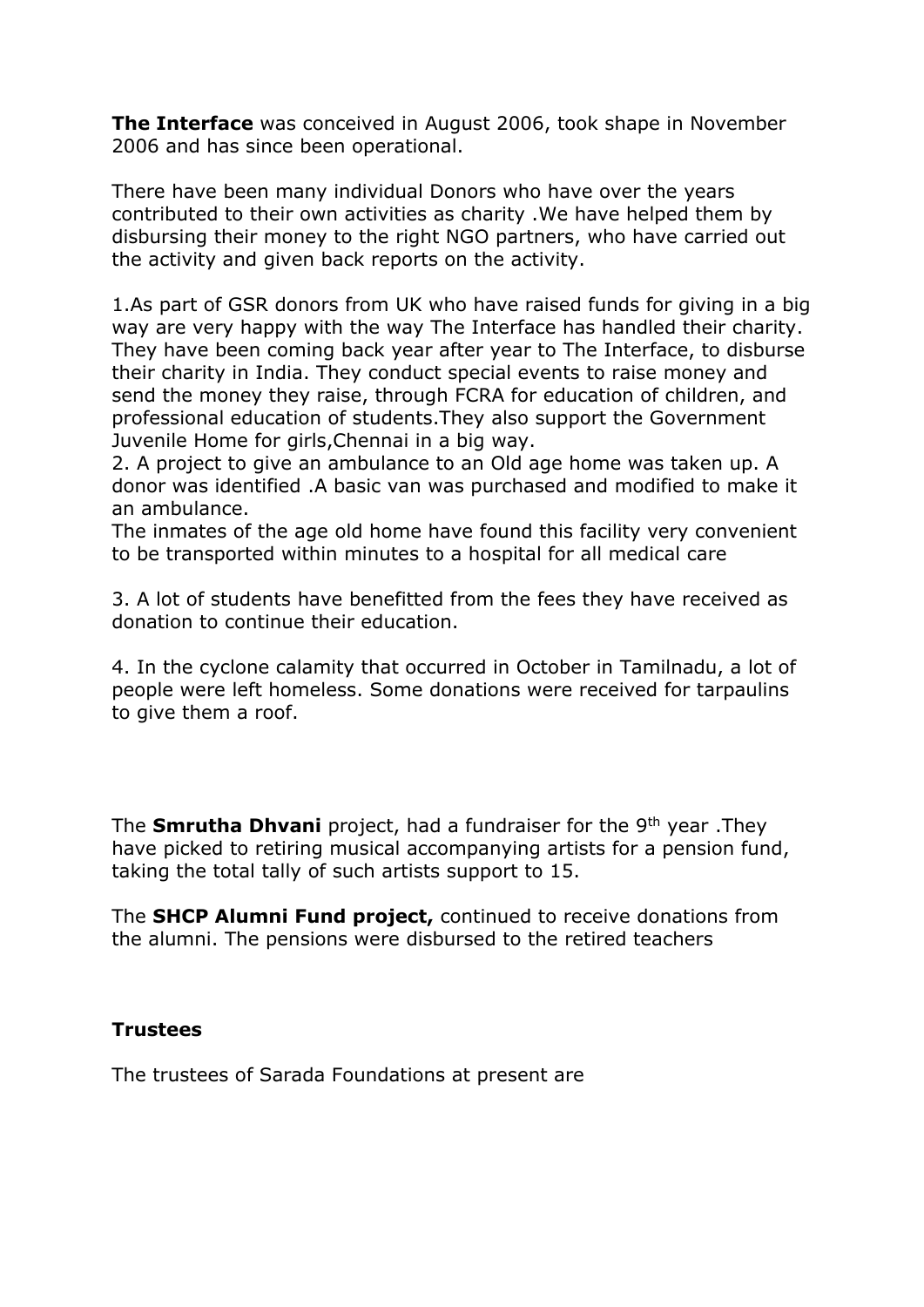| <b>Name of the Board</b><br><b>Member</b> | <b>Designation</b>  | <b>Total amount</b><br>paid in last<br>financial year<br>(Rs.) | Form of payment<br>Salary/Consultancy/Hono<br>rarium/Sitting<br><b>Fees/other(Specify)</b> |
|-------------------------------------------|---------------------|----------------------------------------------------------------|--------------------------------------------------------------------------------------------|
| Ms.Usha Sridhar                           | Managing<br>Trustee | Nil                                                            | Nil                                                                                        |
| Mr.Chandu Nair                            | Trustee             | Nil                                                            | Nil                                                                                        |
| Mr.R.Jagadish                             | Trustee             | Nil                                                            | Nil                                                                                        |
| Ms. Kavita Vijay                          | Trustee             | Nil                                                            | Nil                                                                                        |
| Ms.Pavithra Charan                        | Trustee             | Nil                                                            | Nil                                                                                        |
| Mr.Krish Vijayan                          | Trustee             | Nil                                                            | Nil                                                                                        |
| Mr. S.Gunashekar                          | Trustee             | Nil                                                            | Nil                                                                                        |

# **Manpower**

The Interface has been working with volunteers and has no paid employees on its rolls.

| <b>Type of Personnel</b> | <b>No. Of Persons</b> | Issue appointment/<br>contract letters(Yes/No) |  |
|--------------------------|-----------------------|------------------------------------------------|--|
|                          | Nil                   |                                                |  |

| Opening Balance  |         |         | 2025357 |
|------------------|---------|---------|---------|
|                  |         |         |         |
|                  |         |         |         |
| <b>SHCP</b>      | 1157233 |         |         |
| Interface        | 943470  |         |         |
|                  |         | 2100703 |         |
|                  |         |         |         |
| <b>FCRA</b>      |         | 968654  |         |
|                  |         |         |         |
| Interest         |         | 57203   |         |
|                  |         |         |         |
|                  |         |         | 3126560 |
|                  |         |         |         |
| <b>Payments</b>  |         |         |         |
|                  |         |         |         |
| <b>Projects:</b> |         |         |         |